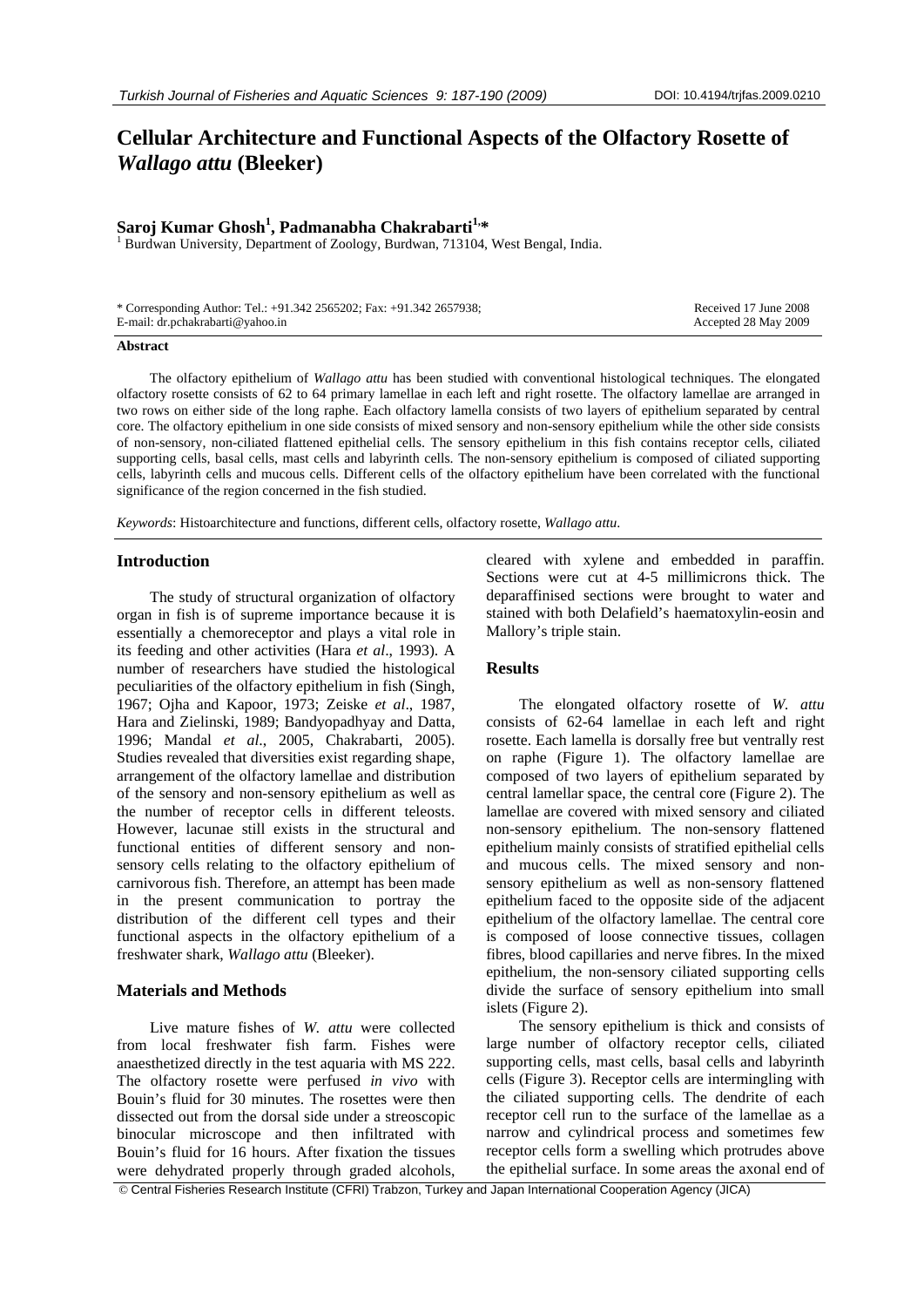primary neurons synapses with the dendrite tips of the secondary neurons (Figures 3 and 4). The mast cells are rounded with relatively smaller amount of cytoplasm and centrally placed nuclei. The ciliated supporting cells give the basic structure of the olfactory epithelium (Figure 4). The basal cells are lying scattered in the sub-surface part of the epithelium. They are oval or rounded and contain distinct nuclei (Figure 4). The labyrinth cells are scattered in the superficial layer of the olfactory epithelium. They are ovoid or rounded in appearance and their nuclei are present towards the middle or basal ends (Figures 3 and 4). The non-sensory epithelium is of a stratified squamous type. It consists mainly of ciliated supporting cells, mucous cells, basal cells, mast cells, labyrinth cells, epidermal cells

and a few scattered receptor cells (Figure 5). The mucous cells (both secretory and non-secretory) are found distributed at the margin of the olfactory epithelium in between the ciliated supporting cells and epidermal cells. The basal cells are grouped in the deeper part of the epithelium (Figure 5). The nonciliated epithelium is basically comprised of stratified epithelial cells and mucous cells. Some of the receptor cells are also present in between epithelial cells and mucous cells. In the deeper part of the olfactory epithelium, few plasma cells and non-granular leucocytes in addition to stratified and mucous cells are also found. The central core of the non-ciliated epithelium is filled with loose connective tissue, blood capillaries and nerve fibres (Figure 6).



**Figure 1.** Elongated Olfactory rosette showing different shapes of Lamellae (OL) radiating from the median raphe (R). Scanning electron micrograph  $(SEM) \times 50$ .



**Figure 2.** Showing Olfactory epithelium (OEP) separated by central core (CC). Note sensory epithelium (SE) in one side of OL (arrow heads) and non-sensory epithelium (NSE) on other side of OL (arrows). Note also islets of SE (broken arrow). MTS  $\times$  150.



**Figure 3.** Sensory epithelium provided with receptor cells (RC) (arrow heads), ciliated supporting cells (SC), mast cells (MTC) and basal cells (BC). Note the cylindrical process of dendrite of RC with knobs (solid arrows). Note also the presence of secondary neurons (broken arrows). MTS  $\times$  400.



**Figure 4.** Sensory epithelium provided with RC (Solid arrows) with knobs, SC, BC, MTC, Labyrinth Cell (LC) (arrow head), secondary neuron (broken arrow). H & E  $\times$ 1000.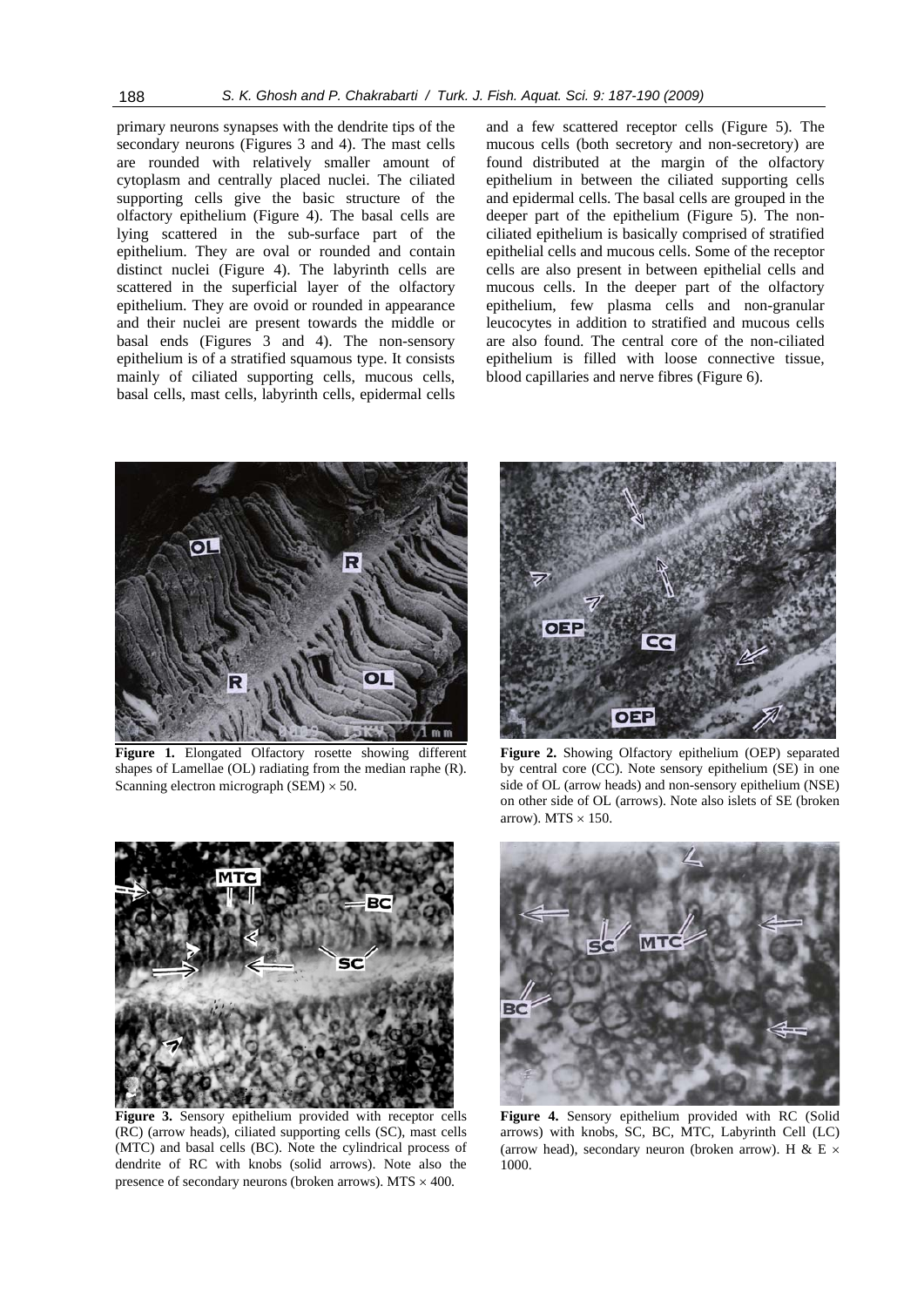

**Figure 5.** Non-sensory epithelium showing SC, mucous cells (MC), BC, MTC (arrow heads) and few scattered RC (arrows). H &  $E \times 400$ .



**Figure 6.** Non-ciliated, non-sensory epithelium with stratified epithelial cells (SEC), MC, few scattered RC solid (arrows), plasma cells (PC) and non-granular leucocytes (broken arrows). Note the presence of blood capillaries (BC), nerve fibres (arrow heads) and connective tissues (CT) in the central core. MTS  $\times$  400.

# **Discussion**

The multilamellar peripheral olfactory organ is a major chemosensory apparatus in fish and plays an important role in their life history (Hara, 1992). The present study reveals that the elongated olfactory rosette of *W. attu* consists of 62 to 64 primary lamellae in each left and right rosette arranged on either side of the long and narrow raphe. Thus the total olfactory area of this fish is considerably greater than the total retinal area. This entitles that it belong to Teichmanns (1954) group of nose fishes comprising solitary and nocturnal predator (Ojha and Kapoor, 1972). The distribution of the non-sensory and sensory epithelia on the surface of the lamellae shows a great variety in different fish species (Yamamoto, 1982). In the present study in *W. attu* the surface of the sensory epithelium restricted to some areas as islets and is separated by non-sensory ciliated supporting cells. This is an unique feature of the olfactory epithelium in this fish. The cilia of the supporting cells create a slow current of water across the olfactory lamellae and at the same time remove the remains of the stimulating substances and keep the receptor cells ready for new stimuli. Adequate ventilation is necessary to bring the odorants in the olfactory chamber for perceiving the chemical signals (Kapoor and Ojha, 1972; Doving *et al*., 1977; Belanger *et al*., 2003).

In the sensory epithelium of *W. attu*, the dendrites of the receptor cells terminate in a knob like structure. These receptor cells with knobs and without knobs are of special interest because they may form different olfactory transduction mechanism of pheromones, proteins or amino acid. Hansen *et al*. (2003) opined that the olfactory epithelium of channel catfish contains three intermingled types of olfactory receptor neurons: ciliated, microvillus and crypt which are responsible for detection of bile salt and amino acids odorants. Zeiske *et al*. (2003) reported that ciliated and microvillar receptor cells are common but in different proportions in different species. The labyrinth cells on the surface of both the sensory and non-sensory epithelium serve as excretory cells for osmoregulation and ion regulation. In this way, they may cause the olfactory organs to function optimally in water of different salinities. Shirai and Utida (1970) have considered that the labyrinth cells may involved in electrolyte transport because they are structurally similar to chloride cells found in fish gills. The basal cells occupy a position below the surface epithelium and distributed throughout the epithelium. The position of the basal cells may have a role for precursors of regenerating of receptor or supporting cells respectively.

Using tritiated thymidine followed by autoradiography Thornhill (1970) showed that the basal cells, apart from differentiating into supporting cells, also give rise to olfactory receptor cells, which are continually replaced during life. Increased mitotic figures have been observed in the basal region in a reconstituting epithelium after degeneration (Evan *et al*., 1982). The basal cells are assumed to be the progenitors of the receptor and supporting cells (Yamamoto, 1982; Zeiske *et al*., 1992). In the nonsensory epithelium, the mucous cells are distributed between the stratified epithelial cells and ciliated supporting cells. The secreted mucin from the mucous cells probably helps for coagulating microscopic debris and thereby keeps the receptor ready for new stimuli. This is in conformity with the findings of Rahmani and Khan (1980) in *Anabas testudineus* and Bandyopadhyay and Datta (1998) in *Heteropneustes fossilis*. One of the more interesting features of the